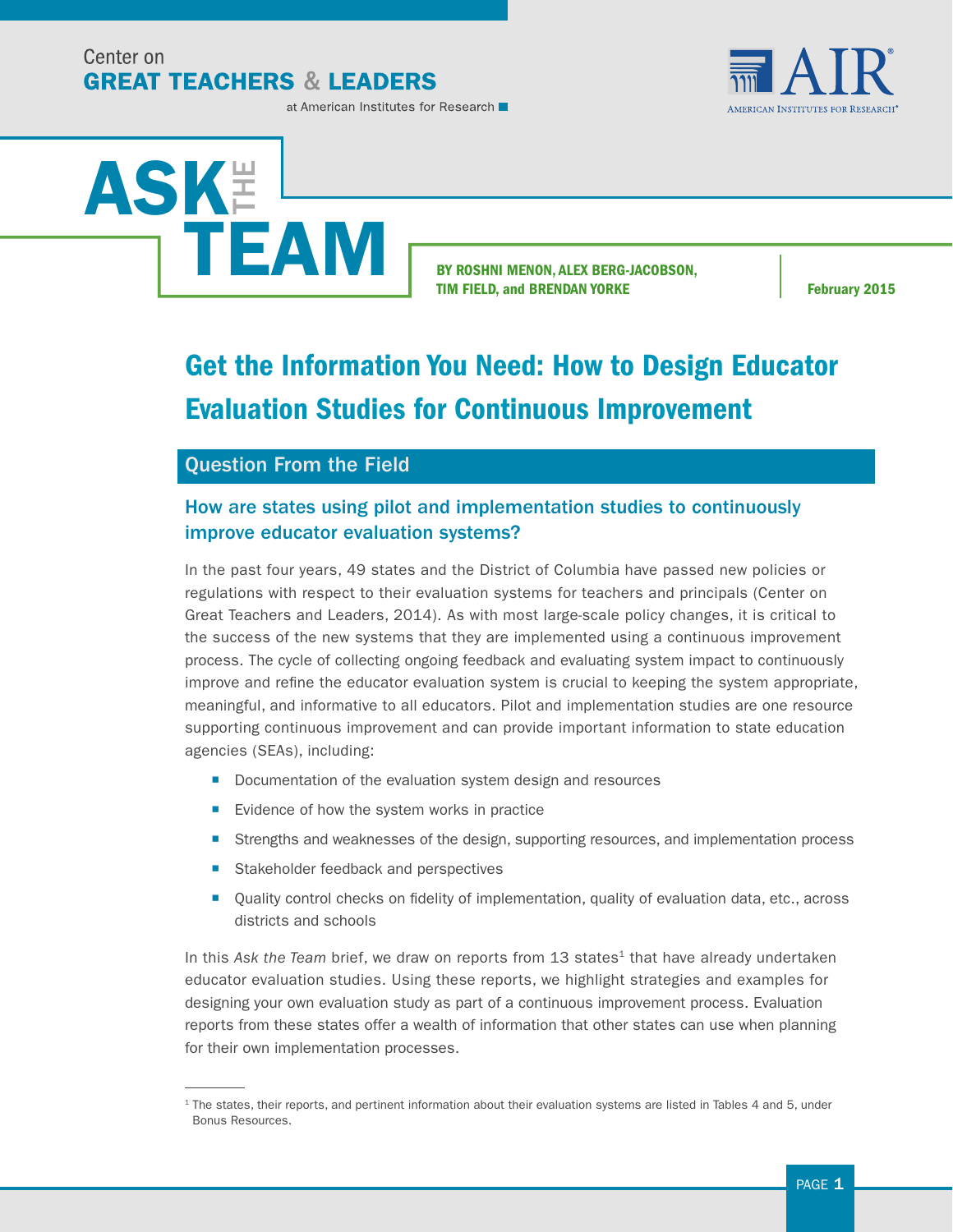#### How We Selected Educator Evaluation Implementation Studies

We used the following steps to conduct our review of state educator evaluation reports:

- 1. We selected states that implemented new educator evaluation systems within the past five years as part of pilots or full-scale implementations.
- 2. To identify evaluation implementation studies, we scanned the Center on Great Teachers and Leaders (GTL Center) [Databases on State Teacher and Principal Evaluation Policies](http://resource.tqsource.org/stateevaldb/Compare50States.aspx) and conducted a Web search for pilot implementation studies available for states that released evaluation pilot studies since 2011.
- 3. We conducted direct follow-up with states when needed. For example, because information on Tennessee's 2013–14 pilot implementation was not readily available online, we interviewed a Tennessee SEA representative to gain insight into the state's evaluation program.<sup>2</sup>
- 4. Our final list included reports from 13 states. Of these,
	- a. Ten states conducted teacher evaluation pilots, and eight states conducted principal evaluation pilots, often with a subset of districts or schools, to test and refine their initial system designs and implementation supports before rolling out the new evaluation systems statewide.
	- b. Three states conducted multiyear studies or annual studies that evaluated new systems over a longer period of time, usually as the state scaled up from pilots to full, statewide implementation.

#### **Definitions**

**Pilot Implementation**—In a pilot implementation, the new evaluation system is implemented on a trial basis to see how well it is working and to determine what changes need to be incorporated to make it more effective before full implementation. Staff evaluations from the pilot implementation are typically not used for personnel decisions.

Interrater Agreement-The degree to which two raters, using the same scale, give the same rating in identical situations (e.g., while observing teaching practice or analyzing an artifact).

Fidelity of Implementation–The degree to which implementation is executed in accordance with the rules, procedures, and intended spirit of an implementation plan (i.e., faithfully executed).

Large-Scale Evaluation Study-Involves a greater number of participants as well as an expanded purpose and scope in terms of the research questions asked and the information gathered, which can increase the generalizability of results and the type and complexity of the data analysis and, therefore, the cost of the study.

**Continuous Improvement Process**—An implementation process based on iterative cycles of policy development, practical implementation, and assessment designed to improve upon itself with each iteration. Crucially, such a process has no identified end point but, rather, short-term and long-term benchmarks of success.

<sup>&</sup>lt;sup>2</sup> Interview with Paul Fleming, Ed.D., deputy assistant commissioner and executive director of leader effectiveness at the Tennessee Department of Education. Dr. Fleming indicated that a report on the Tennessee principal evaluation pilot would be published and publicly available later in the summer of 2014.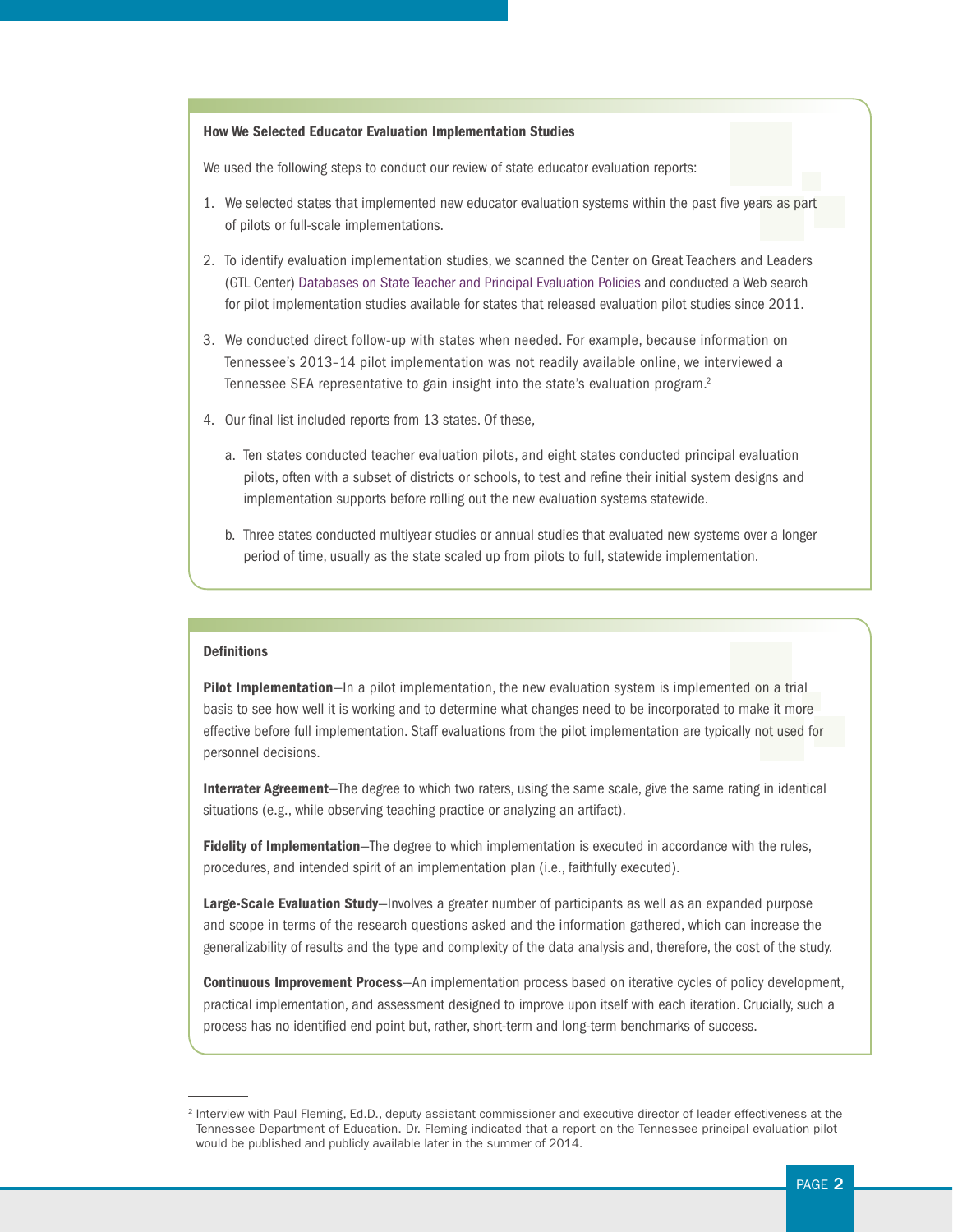# 1. START WITH THE QUESTIONS: WHAT DO YOU WANT TO LEARN?

Before selecting data collection methods, work with educators, researchers, and policymakers to fully identify the research questions that will guide the study. What is it that your SEA most needs to know and understand about pilot or full implementation? What aspects of the implementation process do you most need immediate information about? It may also be useful to prioritize research questions based on salience, funding availability, timeline, and capacity to complete the study. Some states have worked with external partners on development of the study. This could include some low- or no-cost options, such as local institutions of higher education, regional educational laboratories (RELs), or technical assistance centers, such as the GTL Center.

To get a better sense of the types of questions SEAs have been trying to answer through a pilot or implementation study process, we identified a list of common research questions that states have included in their pilot or implementation studies. It is worth noting that only eight of the 13 states explicitly identified their research questions in their study reports.

| <b>Common Research Questions</b>                                                                                              | <b>Number of States</b><br><b>That Included</b><br><b>This Question</b> |
|-------------------------------------------------------------------------------------------------------------------------------|-------------------------------------------------------------------------|
| District and school fidelity of state model implementation                                                                    | 6 out of 8                                                              |
| Communication clarity between states, districts, and schools                                                                  | 5 out of 8                                                              |
| Correlation among evaluation system components (e.g., observation, school performance,<br>artifact review, etc.)              | 3 out of 8                                                              |
| Stakeholder (e.g., evaluators, participants, unions, etc.) engagement and satisfaction with<br>evaluation process and results | 3 out of 8                                                              |
| Perceived effectiveness of training and support                                                                               | 6 out of 8                                                              |
| Impact on teacher or principal practice and effectiveness                                                                     | 8 out of 8                                                              |
| Intended and unintended consequences of evaluation system changes                                                             | 4 out of 8                                                              |
| Sustainability of the evaluation system                                                                                       | 4 out of 8                                                              |

#### Table 1. Common Research Questions States Included in Their Pilot or Implementation Studies



Washington. The [Washington](http://tpep-wa.org/wp-content/uploads/AIR%20TPEP%202012-2013%20Report.pdf) state teacher evaluation pilot report asked the following research questions:

- 1. Which aspects of the legislative requirements are districts aware of, and where are the areas of misunderstanding or confusion?
- 2. What stage are districts at in terms of implementing and communicating about these changes?
- 3. How much variation exists across Washington districts in terms of implementation plans and timelines?

Source: [Fetters, Behrstock-Sherratt, & Zhu, 2013](http://tpep-wa.org/wp-content/uploads/AIR%20TPEP%202012-2013%20Report.pdf)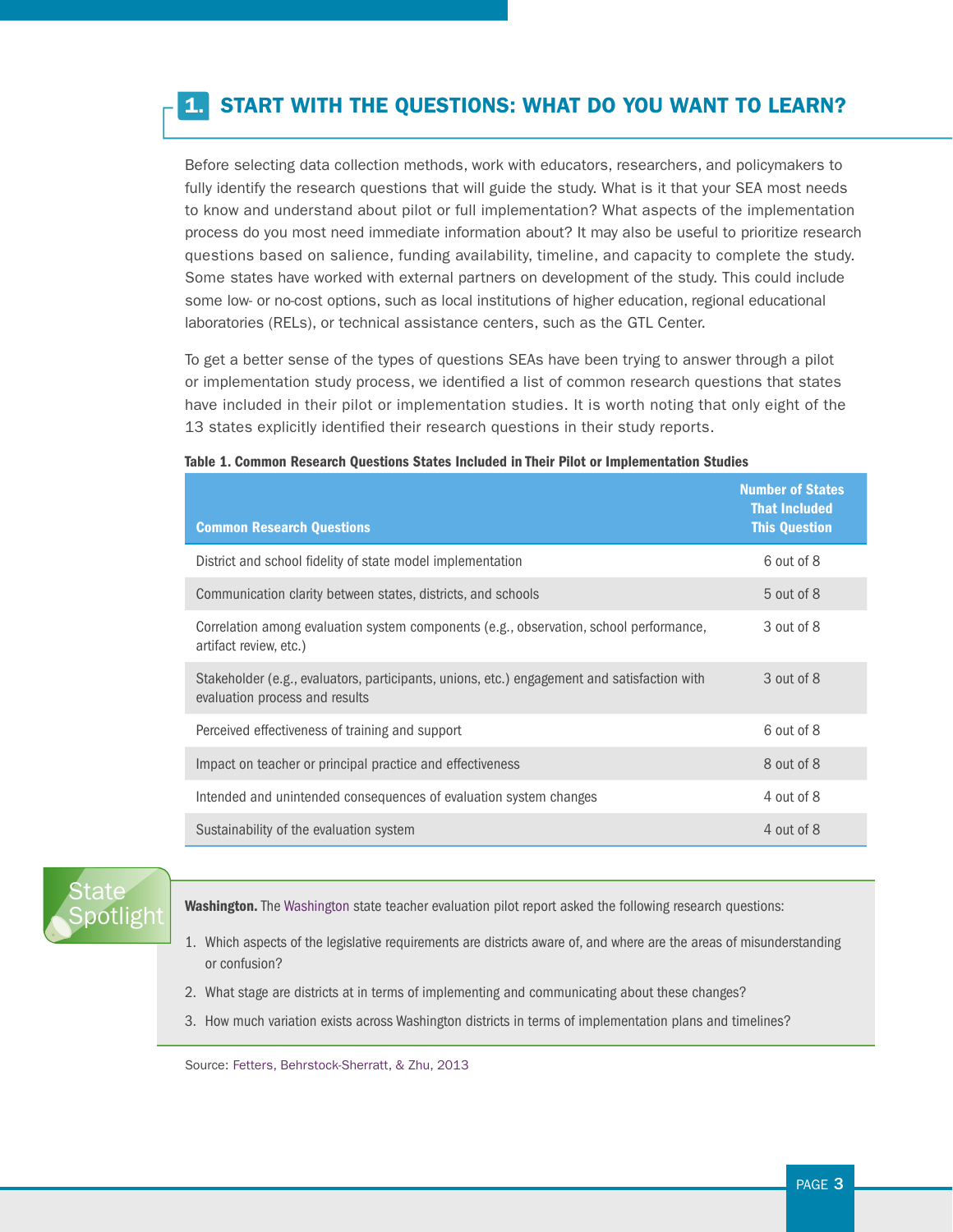### 2. DATA AND DESIGN: CONSTRUCTING A STUDY DESIGN THAT ANSWERS YOUR QUESTIONS

After you have focused on the research questions you would like to be answered, you need to identify the best way to gather data to answer your questions. During this phase, you decide on the best design and data collection method(s) for your study.

#### Selected Study Designs

Some types of studies often implemented by states are focused studies, pilot studies, scaled studies, and annual studies. These four types of studies are defined in more detail below.

Focused Studies—Focused studies are similar to case studies in that they provide researchers an opportunity to evaluate system performance in a limited number of cases, or a diverse set of cases, by examining implementation effects of some aspect(s) of an evaluation system in various settings. These studies provide information about (1) educator interests and needs for a new evaluation system, (2) appropriateness of standards and content, and (3) accuracy of measures. Focused studies are essential to building trust among educators and the public that the new evaluation system will be fair and will inform design.

**Pilot Studies**—Pilot studies involve implementation of a few aspects, preferably all aspects, of an evaluation system and provide state or district task forces information about initial system implementation under the most optimal conditions. In the pilot phase, individual evaluation results generally do not count. Pilot studies often address questions about (1) training quality, (2) implementation fidelity, (3) time and other costs of implementation, (4) quality of measures, (5) use of results, (6) educator satisfaction, and (7) challenges to implementation.

Scaled Studies-Scaled studies generally involve implementation of the entire system at scale and are often multiyear studies (usually lasting one to three years) that are conducted early in the process of scaling up the new educator evaluation system. Scaled studies can expand on questions addressed by pilot studies but may also address interrater agreement questions at scale and the effects of implementation on educators' work, schools, and students. In general, these studies monitor implementation of principal and teacher evaluation systems simultaneously to give districts a sense of combined effects and implementation challenges.

Annual Studies—Annual studies occur after new educator evaluation systems have matured or have become routine. Annual studies typically involve analysis of data that local education agencies (LEAs) are required to report to the state by SEA staff or subcontractors. When hiring external evaluators, you should make sure that the evaluators are turning over data collection instruments, methods, etc., to you for ease of replication.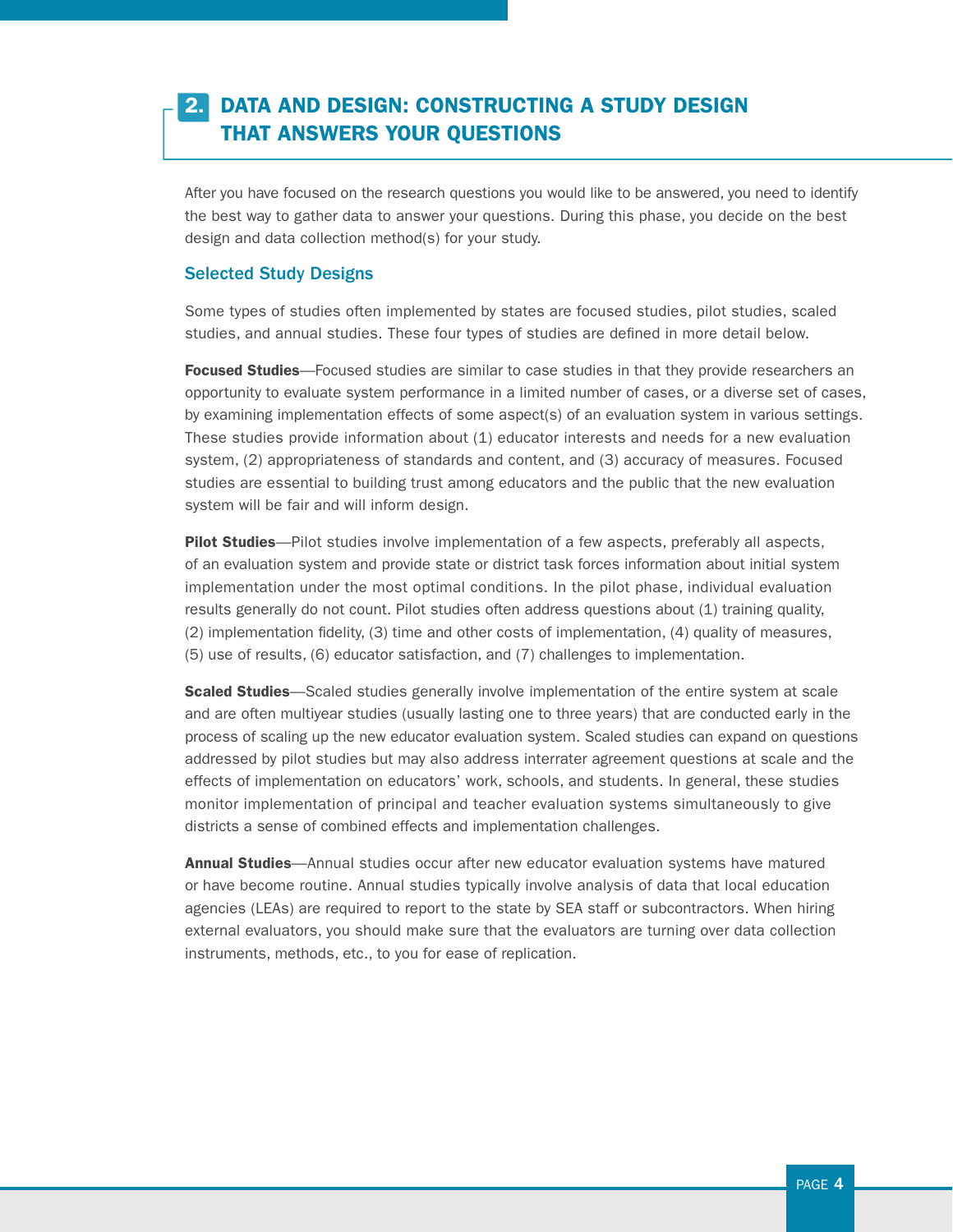

### Data Collection Methods

Certain data collection methods lend themselves to answering certain categories of questions. Your design could include qualitative or quantitative data collection methods or both. The following is an overview of the data collection methods mentioned in the evaluation study reports from the 13 states that were reviewed for this brief.

**Practitioner Surveys**—Across the 13 states, the average response rate for online educator surveys was approximately 50 percent. Survey questions included both multiple-choice and open-ended responses. All states that conducted surveys administered them to educators after they received their summative evaluations at the end of the year. The majority of states also conducted midyear surveys before summative evaluations were available, and several states conducted surveys before the start of their pilots.

Focus Groups/Interviews-Eight states used focus groups and/or individual interviews with principals, teachers, and district administrators to gather input. Depending on the scope of implementation and available SEA capacity, some states conducted focus groups with all participating school districts, while others chose to focus on small subsets of districts and schools that could provide representative samples. States generally used annual focus groups to obtain finer detail on how to implement specific changes, such as human resources (HR) reforms.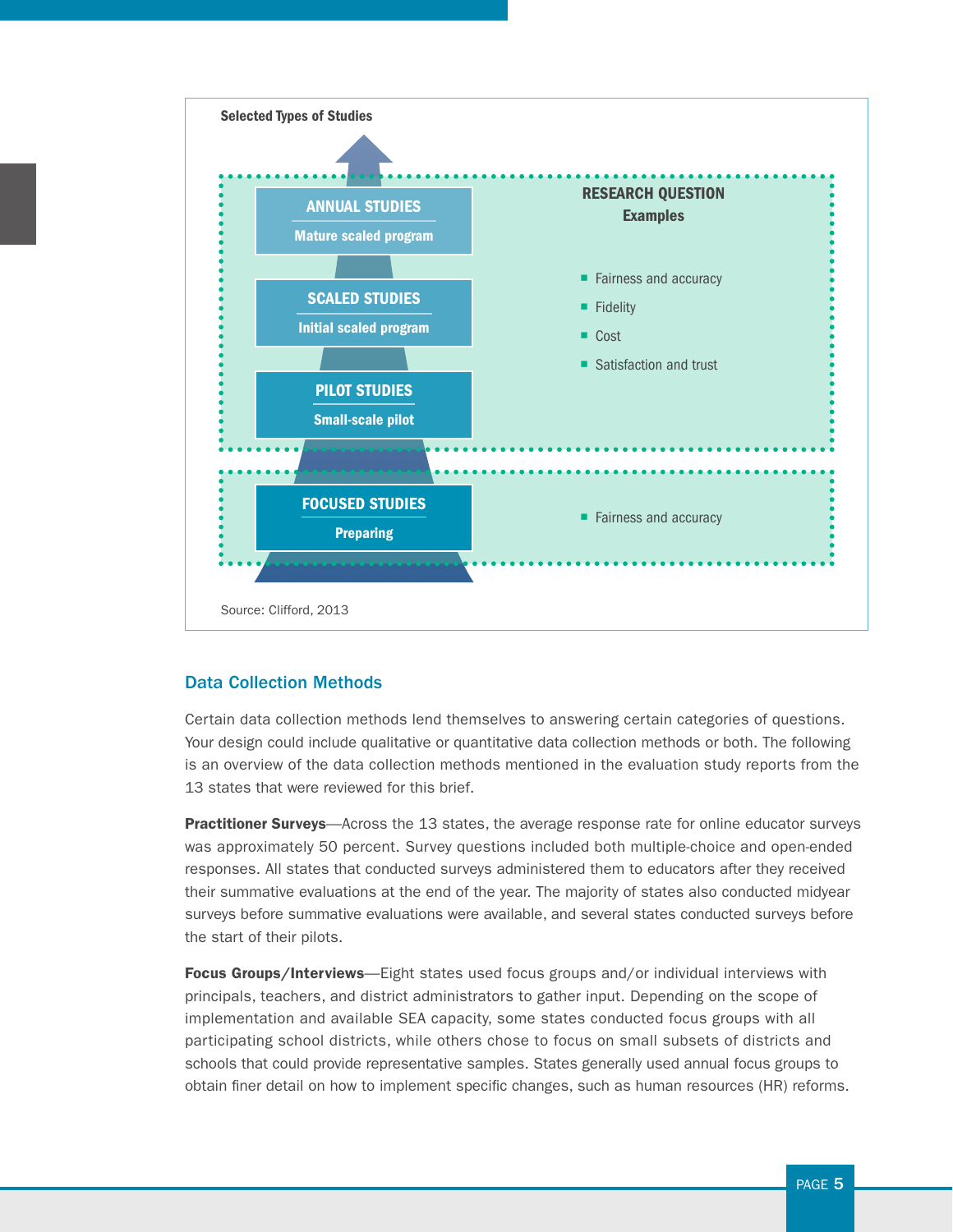Observations—In our review of 13 state pilot study evaluations, we identified five states that used observations as part of the evaluation study. Observations were more common when the system evaluation was conducted by an external organization.

Analysis of Evaluation Data—States often include quantitative and qualitative analyses of principal and teacher evaluation results. Out of 13 state evaluation reports reviewed, seven states had included analysis of evaluation data; the overall objective of this analysis was to analyze the validity, reliability, and equity of the evaluation system and to identify trends when conducted over multiple years. However, if you include this data collection method in your study, be sure to assess the accuracy of the evaluation data. The most common foci of these evaluations included:

- 1. Distribution of summative results (e.g., percentage of teachers receiving ratings of effective or highly effective)
- 2. Qualitative reviews of evaluation components (e.g., review of teacher and principal student learning objectives [SLOs] for rigor and alignment)
- 3. Correlation studies to compare observation scores with student achievement/growth scores
- 4. Trends across all elements of the evaluation system to assess differences across demographics, subject areas, geography, and other key components

Tables 2 and 3 highlight the data collection methods that states used for pilot implementation.

| <b>State</b> | <b>Practitioner</b><br><b>Surveys</b> | <b>Focus Groups/</b><br><b>Interviews</b> | <b>Observations</b> | <b>Analysis of</b><br><b>Evaluation Data</b> |
|--------------|---------------------------------------|-------------------------------------------|---------------------|----------------------------------------------|
| Colorado     | $\checkmark$                          |                                           |                     | $\checkmark$                                 |
| Connecticut  | $\checkmark$                          | $\checkmark$                              |                     | $\checkmark$                                 |
| Delaware     |                                       |                                           |                     | $\checkmark$                                 |
| Maryland     |                                       | $\checkmark$                              |                     |                                              |
| New Jersey   | $\checkmark$                          | $\checkmark$                              | $\checkmark$        | $\checkmark$                                 |
| Ohio         | $\checkmark$                          |                                           | $\checkmark$        |                                              |
| Pennsylvania | $\checkmark$                          | $\checkmark$                              |                     | $\checkmark$                                 |
| Rhode Island |                                       | $\checkmark$                              | $\checkmark$        | $\checkmark$                                 |
| Tennessee    | $\checkmark$                          | $\checkmark$                              |                     | $\checkmark$                                 |
| Washington   | $\checkmark$                          | $\checkmark$                              |                     |                                              |

Table 2. Summary of Data Collection Methodology: Teacher Evaluation Systems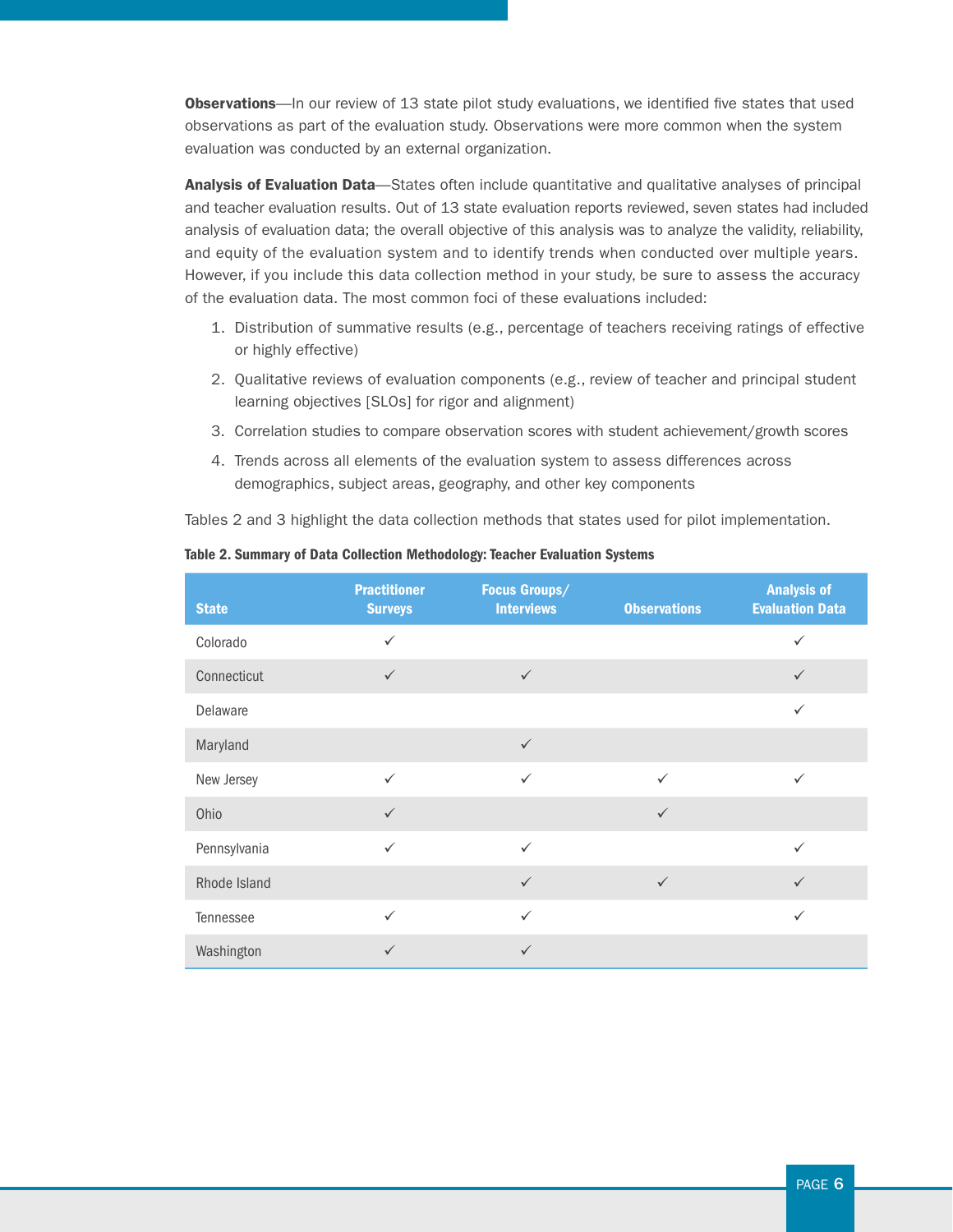| <b>State</b> | <b>Practitioner</b><br><b>Surveys</b> | <b>Focus Groups/</b><br><b>Interviews</b> | <b>Observations</b> | <b>Analysis of</b><br><b>Evaluation Data</b> |
|--------------|---------------------------------------|-------------------------------------------|---------------------|----------------------------------------------|
| Colorado     | $\checkmark$                          |                                           |                     | $\checkmark$                                 |
| Georgia      | $\checkmark$                          | $\checkmark$                              | $\checkmark$        | $\checkmark$                                 |
| Maryland     |                                       | $\checkmark$                              |                     |                                              |
| Minnesota    | $\checkmark$                          | $\checkmark$                              |                     |                                              |
| New Jersey   | $\checkmark$                          | $\checkmark$                              |                     | $\checkmark$                                 |
| Rhode Island | $\checkmark$                          |                                           |                     | $\checkmark$                                 |
| Tennessee    | $\checkmark$                          | $\checkmark$                              |                     |                                              |
| Wisconsin    | $\checkmark$                          | $\checkmark$                              | $\checkmark$        |                                              |

#### Table 3. Summary of Data Collection Methodology: Principal Evaluation Systems

# State<sup>®</sup> [Spotlight](http://education.ohio.gov/getattachment/Topics/Teaching/Educator-Evaluation-System/Ohio-s-Teacher-Evaluation-System/Additional-Information/5150-OTES-Final-Report-Appendices.pdf.aspx)

Ohio. The [Ohio](http://education.ohio.gov/getattachment/Topics/Teaching/Educator-Evaluation-System/Ohio-s-Teacher-Evaluation-System/Additional-Information/5150-OTES-Final-Report-Appendices.pdf.aspx) teacher evaluation pilot study used three data collection methods—practitioner surveys, observations, and case studies. Survey results at the beginning of the year allowed districts to select a representative sample (based on geography, their chosen assessment methodology, and type of district) of LEAs to observe more closely ([Zoller, 2012](http://education.ohio.gov/getattachment/Topics/Teaching/Educator-Evaluation-System/Ohio-s-Teacher-Evaluation-System/Additional-Information/5150-OTES-Final-Report-Appendices.pdf.aspx)). Ohio's initial and summative survey questions for administrators, union leaders, evaluators, and educators can be found [here](http://education.ohio.gov/getattachment/Topics/Teaching/Educator-Evaluation-System/Ohio-s-Teacher-Evaluation-System/Additional-Information/5150-OTES-Final-Report-Appendices.pdf.aspx).

# State<sup>®</sup> [Spotlight](http://msde.state.md.us/tpe/Exhibit_W_Field_Test_Rpt_Dolan.pdf)

Maryland. The [Maryland](http://msde.state.md.us/tpe/Exhibit_W_Field_Test_Rpt_Dolan.pdf) teacher and principal evaluation pilot studies used focus groups as one data collection method. LEA focus group leaders led discussions with central office personnel, principals, and teachers separately and then combined their feedback to inform their pilot implementation ([Dolan, 2013\)](http://msde.state.md.us/tpe/Exhibit_W_Field_Test_Rpt_Dolan.pdf). These sessions were held once in the spring for each focus group.

# 3. CONTEXT, CONTEXT, CONTEXT: BALANCING PRACTICALITY AND RIGOR IN STUDY DESIGN

Regardless of the type of study under consideration, SEAs face a balancing act in designing an evaluation study. In an ideal scenario, you create thorough, rigorous, and intensive studies; in reality, however, you must balance this desire for rigor with the practicalities of pilot implementation in your own state context. Several important contextual considerations include:

**• Implementation timelines: For pilots, to what extent does the pilot implementation** timeline allow for the new evaluation system to be truly piloted so that early or nonvalidated results will not influence human capital decisions? Although many states are implementing evaluation systems with timelines dictated by state legislation or federal grant requirements, several pilot studies highlight the benefits of delaying links between educator evaluation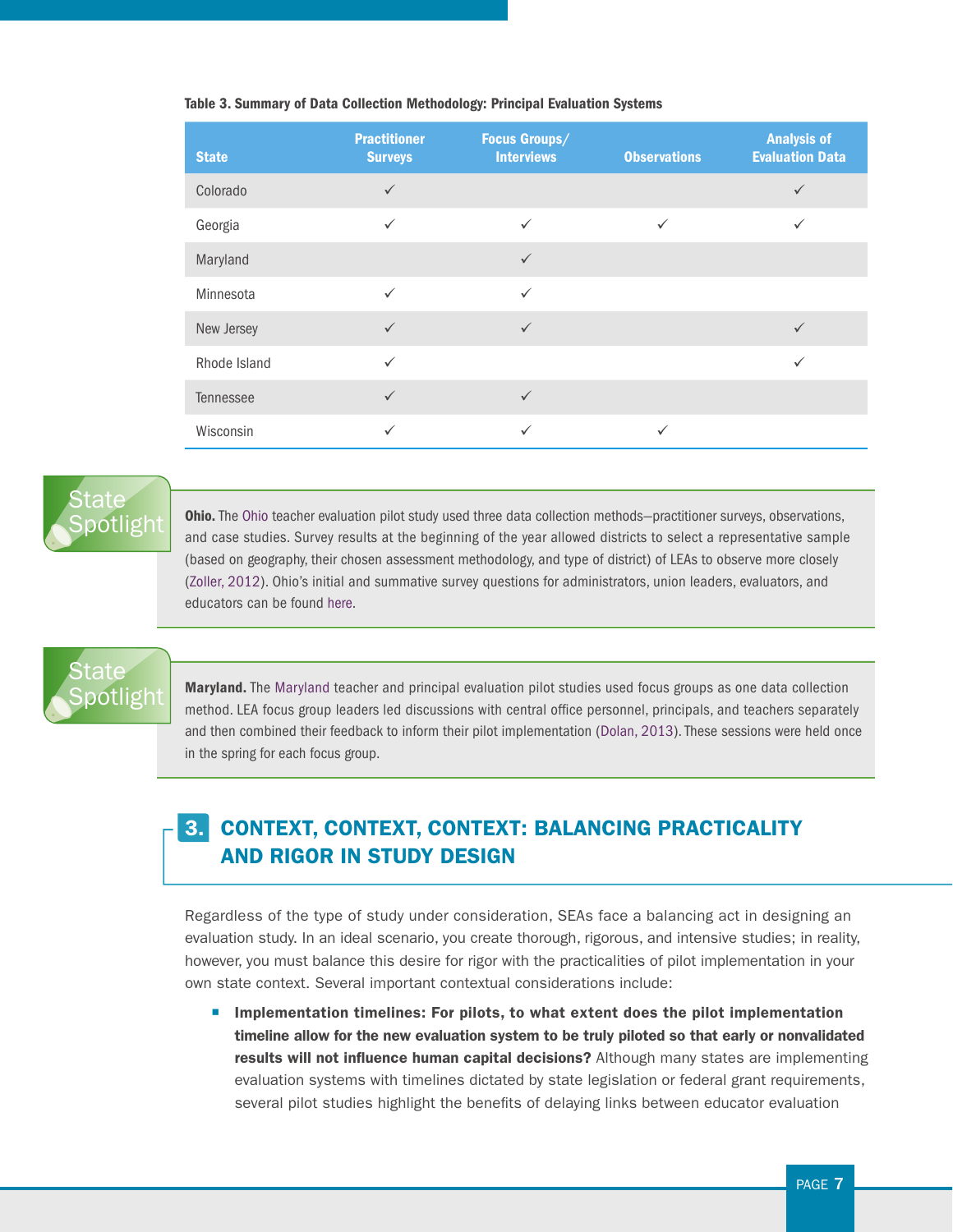systems and high-stakes personnel decisions until evaluations have been validated for accuracy, reliability, and equity.

- Scale-up process: Is the state scaling up all components of the evaluation system at once, or are certain components (e.g., student growth) being phased in over time? States should anticipate that teachers and principals may be wary of the validity and fairness of student-related measures. Some states have chosen to phase in the use of student achievement measures over time or to use abbreviated versions of their student achievement measures with select members of a school's staff so that educators can experience the process in a nonevaluative manner.
- Consistency of HR databases: To what degree are the state's data systems capable of capturing and maintaining educator performance data necessary for the study to be carried out (e.g., what educator performance evaluation data are LEAs required to electronically capture and report to the state, to what extent are evaluation results tied to HR decisions)? There are legal and logistical concerns to consider when using unrefined evaluation systems for dismissal or transfer decisions. Evaluations during the pilot should not be used for personnel decisions, but they can be used to gauge how evaluation results will influence summative ratings.
- **Funding: Does the state have sufficient funds, and the staff, to carry out the data collection** and analysis required for completing the study (or to hire an external contractor to do so)? States often employ grants and private foundation funding to support implementation of their educator evaluation systems. Recognizing the short-term nature of these funding streams, some states used consultants and local education organizations to provide training and implementation support rather than hire staff that could not be sustained beyond the duration of grant funding. Short-term funds can also be used to develop tools, training materials, and other resources that do not require ongoing funding to sustain. For more ideas on funding this work, see the GTL Center's related Policy Snapshot, *[Evaluating Evaluation Systems: Policy Levers and Strategies for Studying](www.gtlcenter.org/sites/default/files/Evaluating_Evaluation_Studies.pdf)  [Implementation of Educator Evaluation](www.gtlcenter.org/sites/default/files/Evaluating_Evaluation_Studies.pdf)*.

# State otlight

[Pennsylvania.](http://www.cpre.org/sites/default/files/researchreport/1495_mcguinnthestateofevaluation-final.pdf) The [Pennsylvania](http://www.cpre.org/sites/default/files/researchreport/1495_mcguinnthestateofevaluation-final.pdf) Department of Education conducted a teacher evaluation implementation pilot study over three years from 2010–2013. The initial study included 10 districts, and this number rose to 300 over the three years of the study ([McGuinn, 2012\)](http://www.cpre.org/sites/default/files/researchreport/1495_mcguinnthestateofevaluation-final.pdf). In addition, it included quantitative and qualitative analyses of the evaluation results. These analyses were used to analyze the validity, reliability, and equity of the evaluation system [\(Lipscomb,](http://teampa.com/wp-content/uploads/2012/04/Mathematica_Phase_1_Report_-_Full_Report.pdf)  [Chiang, & Gill, 2012\)](http://teampa.com/wp-content/uploads/2012/04/Mathematica_Phase_1_Report_-_Full_Report.pdf).

# State  $\mathsf{soft}$ ight

[Colorado.](http://co.chalkbeat.org/sites/default/files/sites/2/2014/01/PrincipalPilotReport1213.pdf) The [Colorado](http://co.chalkbeat.org/sites/default/files/sites/2/2014/01/PrincipalPilotReport1213.pdf) Department of Education conducted both teacher and principal evaluation implementation pilot studies between 2011–2012 and 2012–2013. Each study involved more than 20 pilot districts. The themes that emerged from initial closed- and open-ended survey questions were used to track the progress of implementation in subsequent surveys.

Source: [Colorado Department of Education, 2014](http://co.chalkbeat.org/sites/default/files/sites/2/2014/01/PrincipalPilotReport1213.pdf)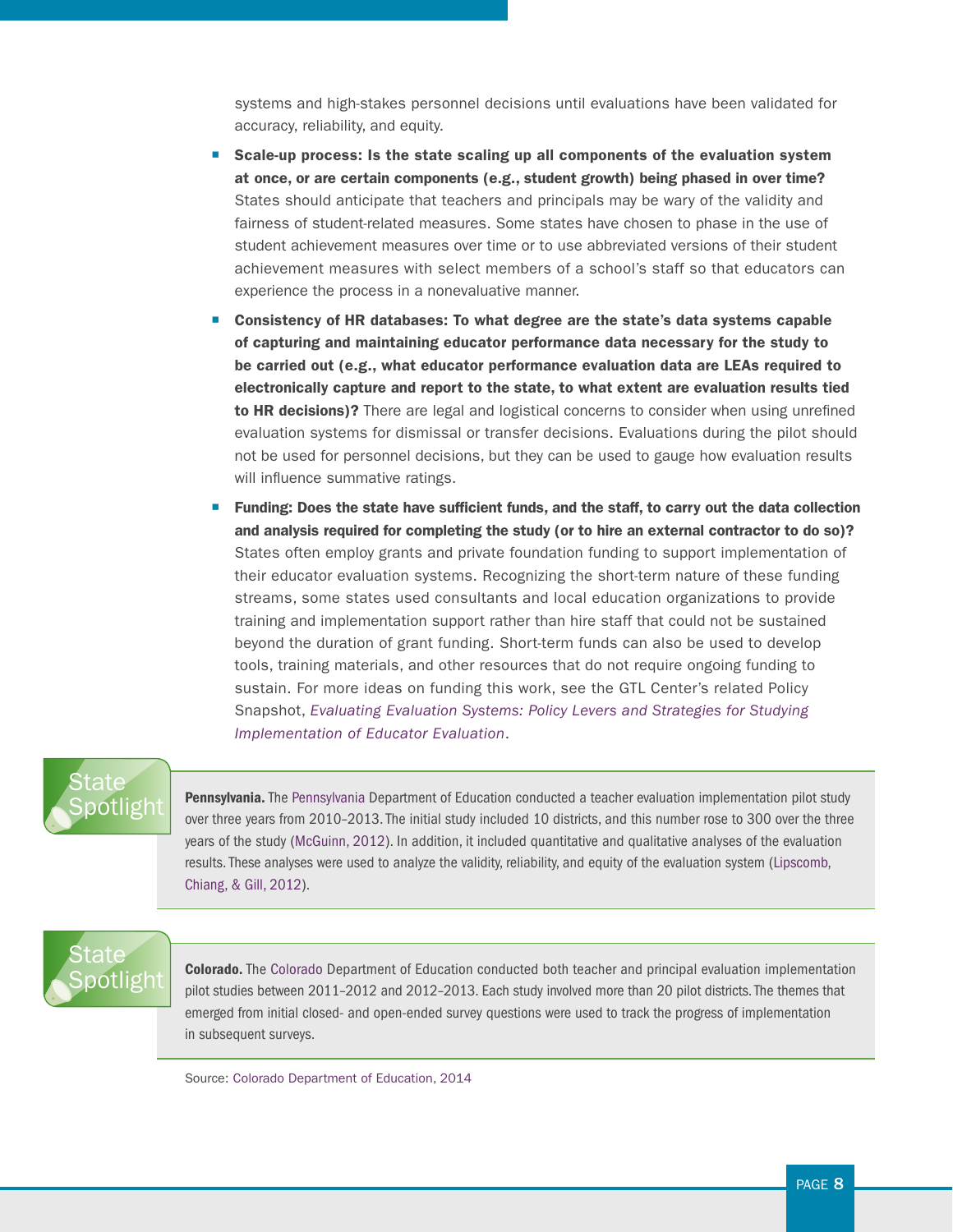# 4. TAKING THE LONG VIEW: EVALUATION STUDY DESIGN FOR THE LONG HAUL

One component of a successful evaluation study is a plan for the long term. Such a study allows the new evaluation system to be assessed continuously and may identify ways that it can be improved over the implementation timeline and beyond. How can such a study be designed? What are some important elements of a long-term study design?

- **Implement multiyear pilots with sustained support:** Although most states experienced significant improvements in educator awareness and comfort of evaluation systems after the first year of implementation, many states determined that one year of pilot implementation was insufficient to establish practices and systems that provide acceptable levels of accuracy, reliability, and equity. In Year 1, educators will likely be consumed with the process of the evaluation systems and cannot reasonably be expected to fully understand observation rubrics and SLO systems. For most educators, operationalizing the indicators will require several years of experience. If implementing multiyear pilots is not possible, the results of the single year pilot study should be viewed in the context of the limitations described above.
- **Facilitate sustained cross-district communication of evaluation study results:** Pilot studies have led to the development of training and support materials for initial implementation of evaluation systems. In addition, high-capacity districts have used these studies to develop resources and tools that can be shared across their states. Over time, as states develop new resources and tools, continued cross-district communication can contribute to long-term continuous improvement across the state.

# State<sup>®</sup> ootligh

[Tennessee](http://www.cpre.org/sites/default/files/researchreport/1495_mcguinnthestateofevaluation-final.pdf). Tennessee included quantitative and qualitative analyses of principal and teacher evaluation results. The overall objective of this state's data analyses was to analyze the validity, reliability, and equity of the evaluation system and to identify trends when conducted over multiple years. In addition, Tennessee used implementation pilots to make modifications to their observation rubrics. For example, it consolidated the number of indicators on its principal observation rubric from 22 to 17 during the pilot year and modified the weighting of the two required, annual observations—prioritizing end-of-year observations to focus on growth and mastery of standards throughout the school year. Additional information on Tennessee's educator evaluation can be found [here](http://www.tnconsortium.org/data/files/gallery/ContentGallery/Educator_Evaluation_in_Tennessee_Initial_Findings_from_the_2013_First_to_the_Top_Survey6.pdf).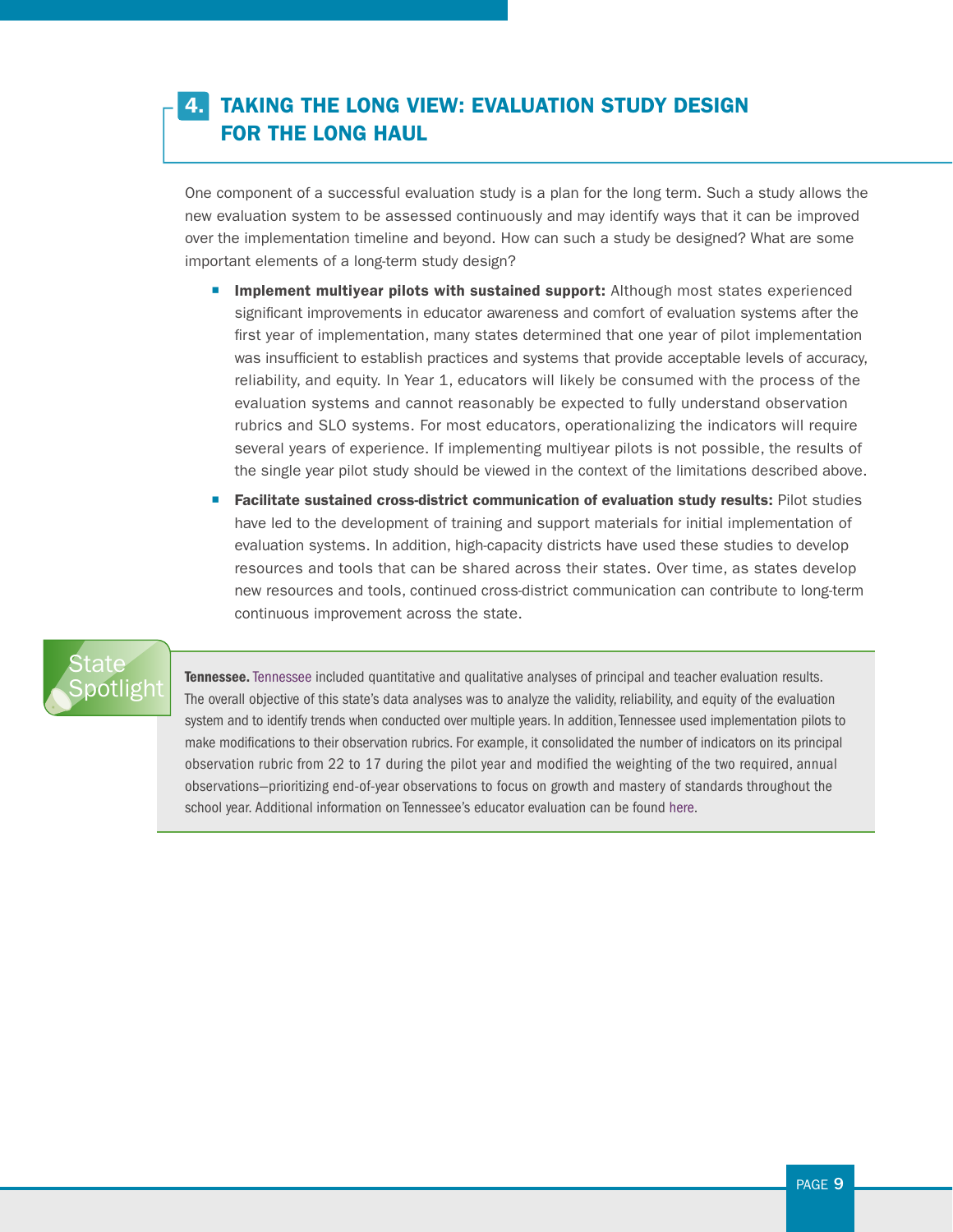### **Bonus Resource**

### Tables 4 and 5 indicate which states were analyzed for this brief and provide basic information about pilot implementation.

#### Table 4. Teacher Evaluation Implementation Studies

| <b>State</b>     | <b>Pilot Years</b>      | <b>Pilot Scope</b>                                                                 | <b>Key Resources</b>                                                             |
|------------------|-------------------------|------------------------------------------------------------------------------------|----------------------------------------------------------------------------------|
| Colorado         | 2011-2012,<br>2012-2013 | 26 local education agencies<br>(LEAs)                                              | Pilot report<br>Survey data<br>Implementation guidance                           |
| Connecticut      | 2012-2013               | 14 districts                                                                       | Pilot report<br>Evaluation resources (e.g., SLO<br>handbook, sample surveys)     |
| <b>Delaware</b>  | 2011-2012               | 19 districts                                                                       | Pilot report                                                                     |
| Maryland         | 2011-2012,<br>2012-2013 | 7 LEAs (2011-2012)<br>22 LEAs (statewide field test<br>in 2012-2013)               | Pilot report                                                                     |
| New Jersey       | 2011-2012,<br>2012-2013 | 30 LEAs (both pilots)                                                              | Pilot report<br>Teacher survey and interview                                     |
| Ohio             | 2011-2012               | 139 LEAs                                                                           | Pilot report                                                                     |
| Pennsylvania     | 2010-2013               | 10 districts (2010-2011)<br>100 districts (2011-2012)<br>300 districts (2012-2013) | Pilot report<br><b>Evaluation rubric</b><br>Report on value-added models         |
| Rhode Island     | 2011-2012               | 32 districts                                                                       | Pilot report<br>Step-by-step instructions on creating<br>student growth measures |
| <b>Tennessee</b> | 2010-2011               | 30 districts                                                                       | Pilot report<br><b>Evaluation system</b><br><b>Evaluation tools</b>              |
| Washington       | 2011-2012               | 16 LEAs in 2011-2012                                                               | Pilot report (1)<br>Pilot report (2)<br>Glossary of terms used in evaluation     |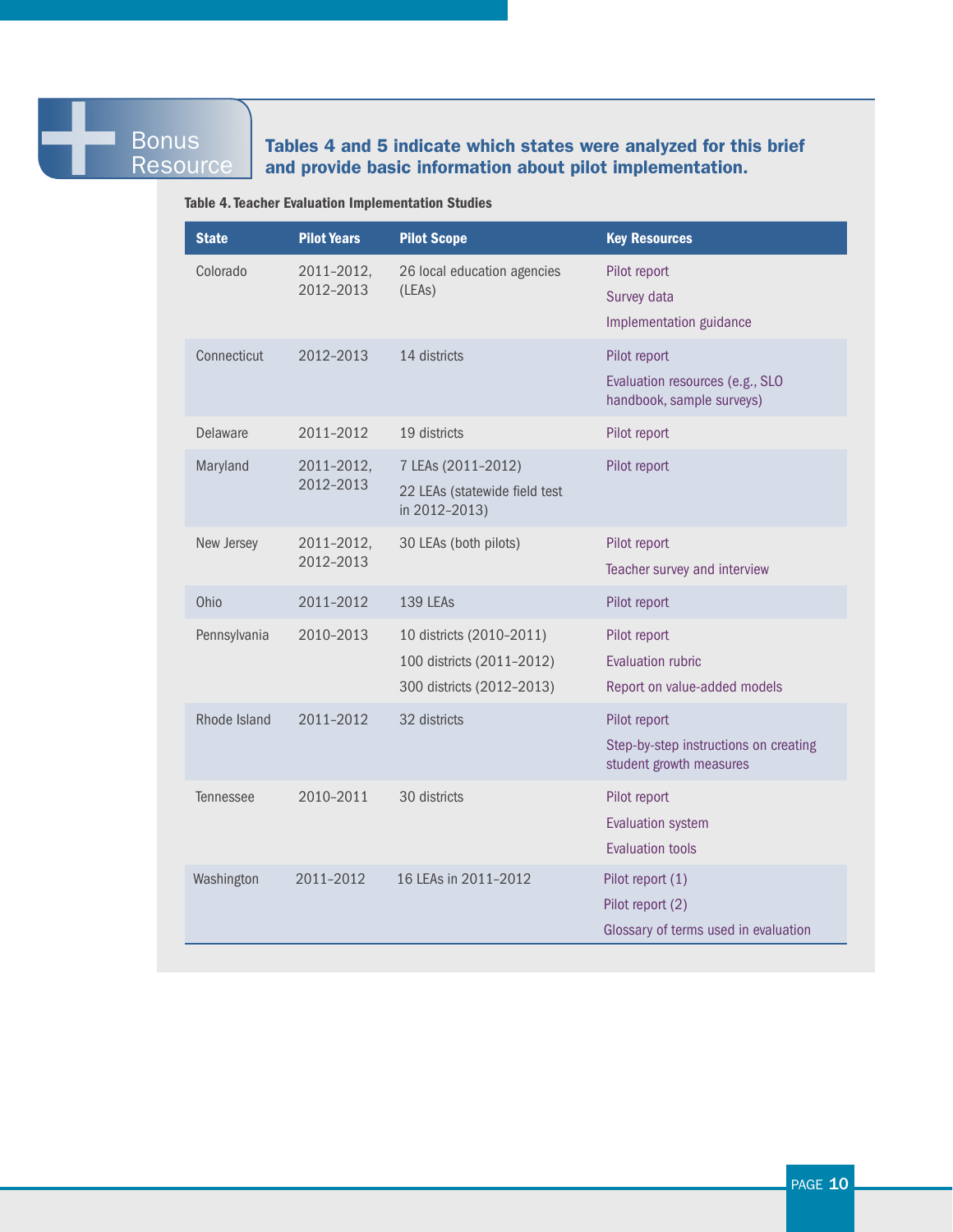| <b>State</b>     | <b>Pilot Years</b>      | <b>Pilot Scope</b>                                                   | <b>Key Resources</b>                                                                |
|------------------|-------------------------|----------------------------------------------------------------------|-------------------------------------------------------------------------------------|
| Colorado         | 2011-2012,<br>2012-2013 | 23 LEAs, 241 principals (2012)<br>21 LEAs, 410 principals (2013)     | Pilot report (2012-2013)<br>Feedback survey results<br>State website with resources |
| Georgia          | 2011-2012               | 26 LEAS                                                              | 2012 pilot evaluation report                                                        |
| Maryland         | 2011-2012,<br>2012-2013 | 7 LEAs (2011-2012)<br>22 LEAs (statewide field test<br>in 2012-2013) | Teacher and principal evaluation<br>field test                                      |
| Minnesota        | 2012-2013               | 17 LEAs, 102 principals                                              | Pilot study findings and resource page                                              |
| New Jersey       | 2012-2013               | 13 LEAs                                                              | Pilot final report<br>Lessons from educators<br>Principal surveys                   |
| Rhode Island     | 2012-2013               | Statewide pilot                                                      | Pilot year report<br>State website with resources                                   |
| <b>Tennessee</b> | 2013-2014               | 10 LEAs, 250 principals                                              | Administrator evaluation website                                                    |
| Wisconsin        | 2012-2013,<br>2013-2014 | 115 LEAs (2013)<br>225 LEAs (2014, statewide)                        | Pilot Year 1 summary<br>Overview of pilot evaluation design                         |